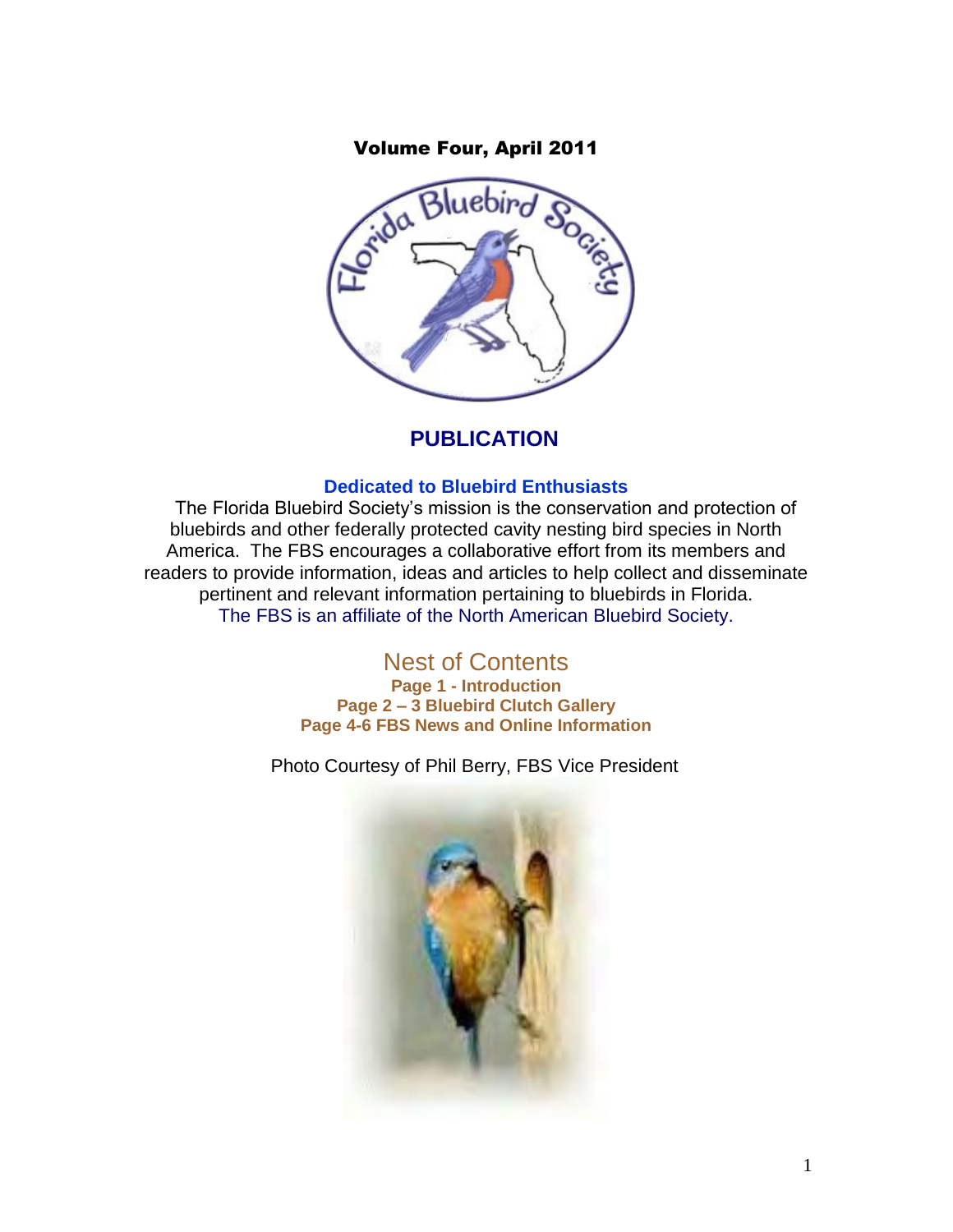## **The Bluebird Clutch Gallery**



**We would love to fly into your backyard and see pictures of your bluebirds with any informative and interesting stories you may have about them. Please keep pictures to a maximum of 4 for each submission and a short story if you have one. We may have to edit your submission to accommodate space or to complement other newsletter content for that issue.**

**We can use one submission per monthly issue so we will save multiples received for future issues. Please email your pictures and stories to Barbie Arms, FBS Corresponding Secretary at** [floridabluebirds@aol.com](mailto:floridabluebirds@aol.com)

#### **Glenda in Tallahassee Florida**

My FOS Bluebird hatched right on schedule. Three more eggs are in that clutch, I hope to find they have hatched when I get home from work. Mama # 2, with five eggs should start hatching soon as well. I often see another pair doing the wing-flap routine and checking out a third box, but this pair, I believe, has their heart set on the Red-bellied WP cavity that is very close by. I keep telling them to give it up, that the woodpeckers are not about to hand over the key to their new home that they have been building from scratch. The woodpeckers have also let them know this. The bluebirds have a fair amount of straw in the box, and I'm wondering how much more time they are going to waste, before they settle on last year's model. I saw bluebirds checking out the 4th and 5th box recently, and there is some minimal "Claiming" straw in both of them, but have no idea if these are the same 3rd pair? For my two neighbors I am also monitoring their boxes and have a nest in progress with a female incubating five eggs, so they are both excited. I think in my Dad's yard, the pair abandoned a nest that has been complete for over two weeks, or something happened to the female. Hope you all have lots of babies to monitor.

[glendajoyce6009@gmail.com](mailto:glendajoyce6009@gmail.com)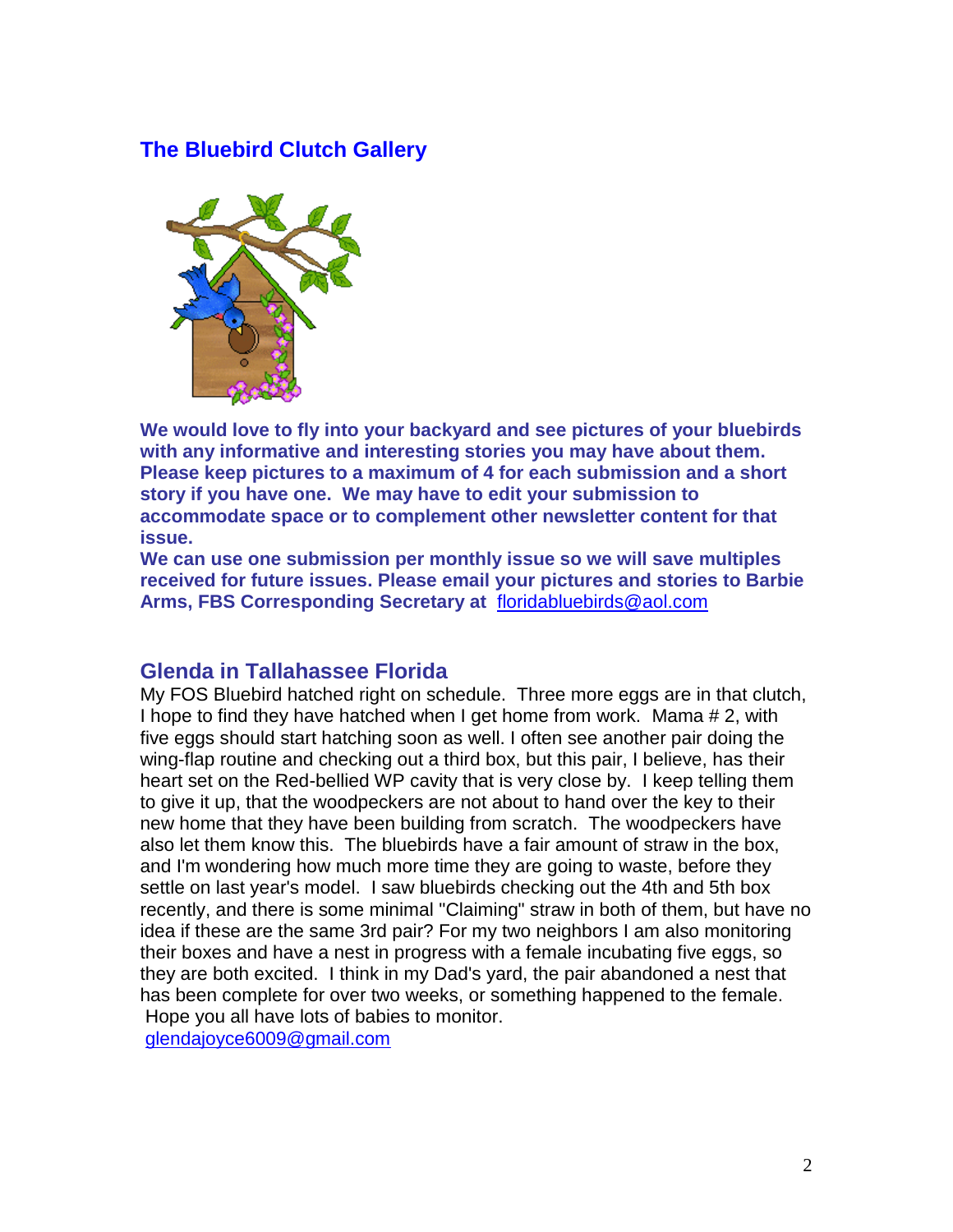## **Heathrow Elementary School in Lake Mary, Seminole County, Florida erects a Bluebird Box**



Submitted by Faith Jones FBS Treasurer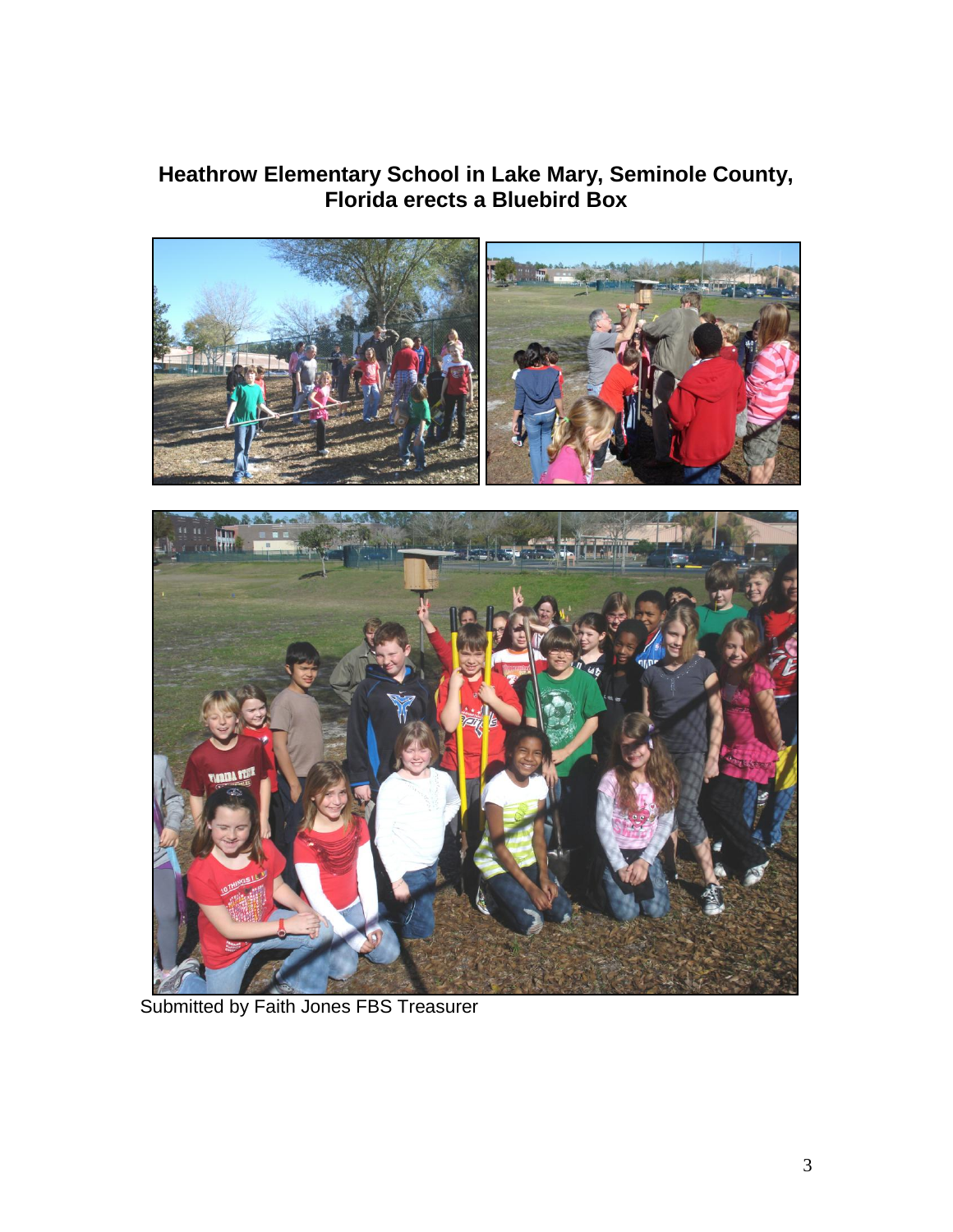

## **NEW MEMBERS**

Nancy Dunlin Riverview, FL. Danny Moore Riverview, FL. Jim & JoAnn Radcliffe Saint Johns, FL. Wild Birds Unlimited Jacksonville, FL.

We are excited you joined our nest!

## **Cool** Bluebird Facts



## *The oldest recorded Eastern Bluebird was 10 years 5 months old.*

-From the Patuxent Wildlife Research Center longevity records-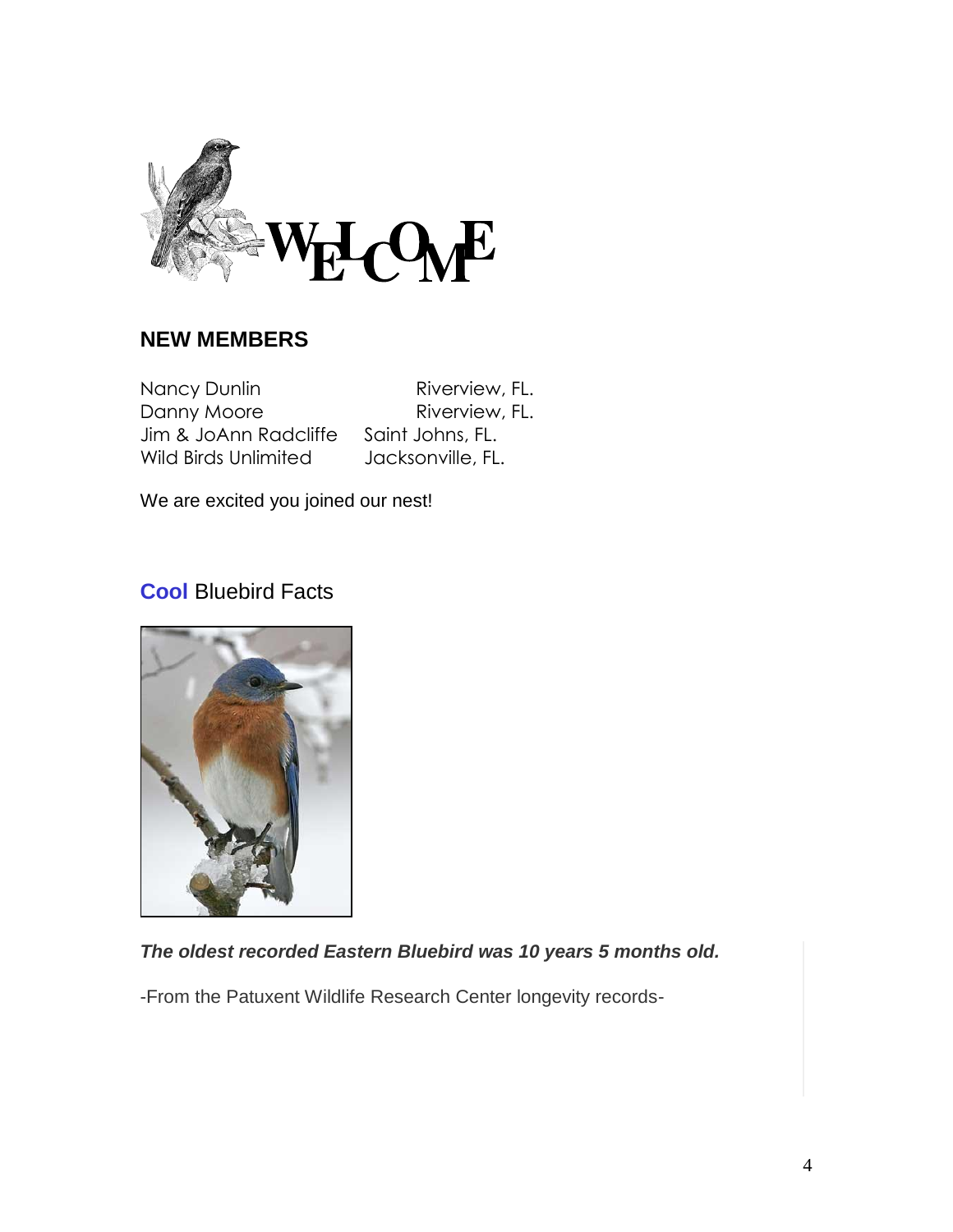#### **Exciting News!**

**We are now registered with the USA National Phenology Network website <http://www.usanpn.org/home>We are registered with Nature's Notebook a new project available for groups and Organizations. This Notebook will allow our members to report their nesting data on bluebirds in Florida. More info to come as we develop our Notebook.**

**We have a new email address [floridabluebirds@aol.com](mailto:floridabluebirds@aol.com) . Future group mailings and newsletters will be sent through this new address so please adjust your mail preferences to continue to receive our important membership information.** 

#### **\*\*Reminder\*\***

If **you** are planning to change **your** email address please inform us and send updates to Barbie at the new address **[floridabluebirds@aol.com](mailto:floridabluebirds@aol.com)**

# **Homes for feathered friends**

Our semi-annual meeting in March was published in the Marion Messenger paper on April 7, 2011. You can go to the website westmarionmessenger.com or type in this link below.

http://www.westmarionmessenger.com/content/homes-featheredfriends

**Want to communicate with the Florida Bluebird Society, other bluebird enthusiasts, or simply have a bluebird question? Please visit our website Website http://floridabluebirdsociety.com/ Or Email: floridabluebirdsociety@yahoo.com** DelphiForums: where you can ask questions about Eastern Bluebirds Florida Bluebird Society at Delphiforums http://forums.delphiforums.com/FLBluebirdSoc.start You will need to register for a free screenname to post at Delphi

Facebook: http://www.facebook.com/pages/Florida-Bluebird-Society/146994685328275